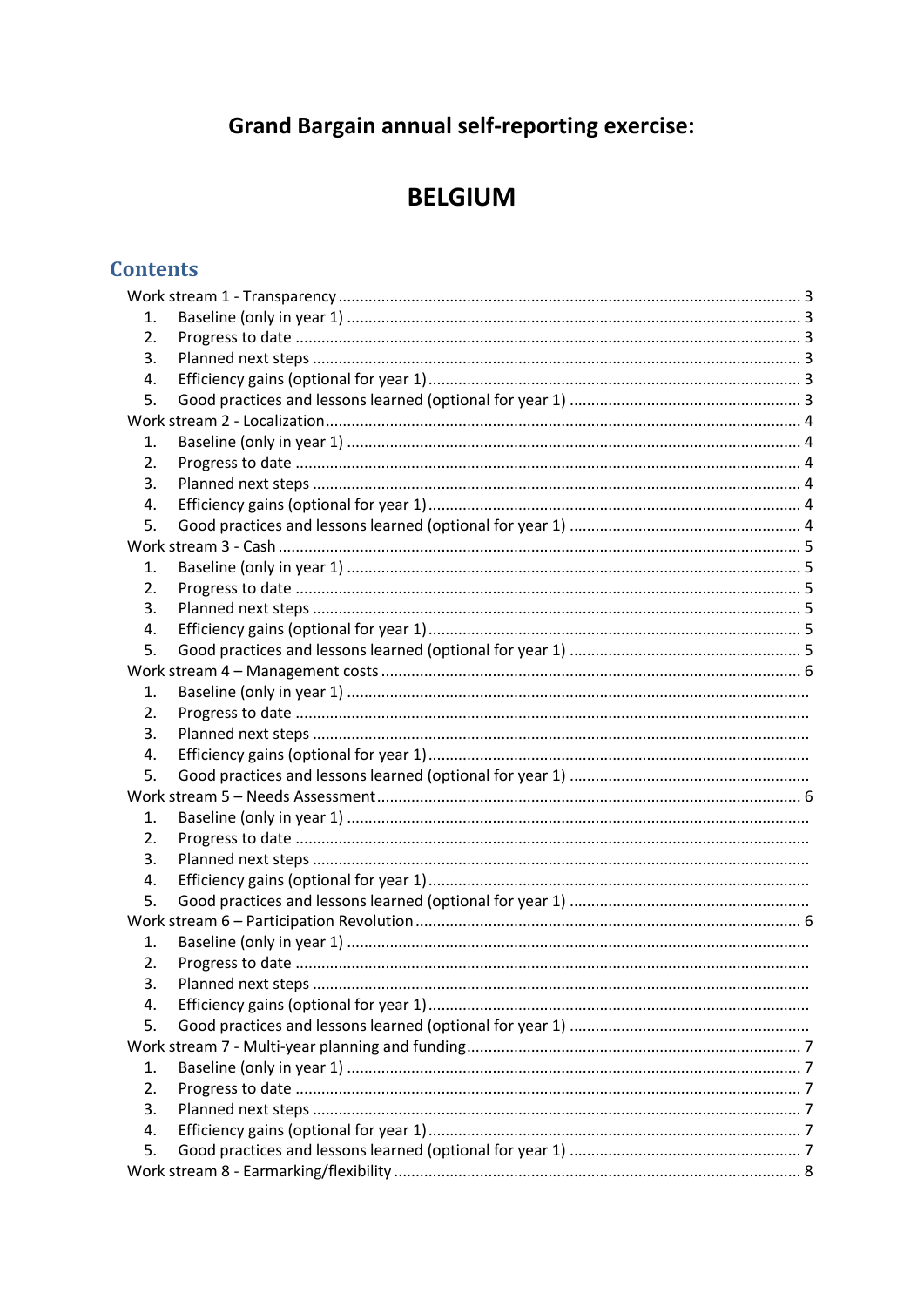| 1.             |  |
|----------------|--|
| 2.             |  |
| 3.             |  |
| 4.             |  |
| 5.             |  |
|                |  |
| $\mathbf{1}$ . |  |
| 2.             |  |
| 3.             |  |
| 4.             |  |
| 5.             |  |
|                |  |
| $\mathbf{1}$ . |  |
| 2.             |  |
| 3.             |  |
| 4.             |  |
| 5.             |  |
|                |  |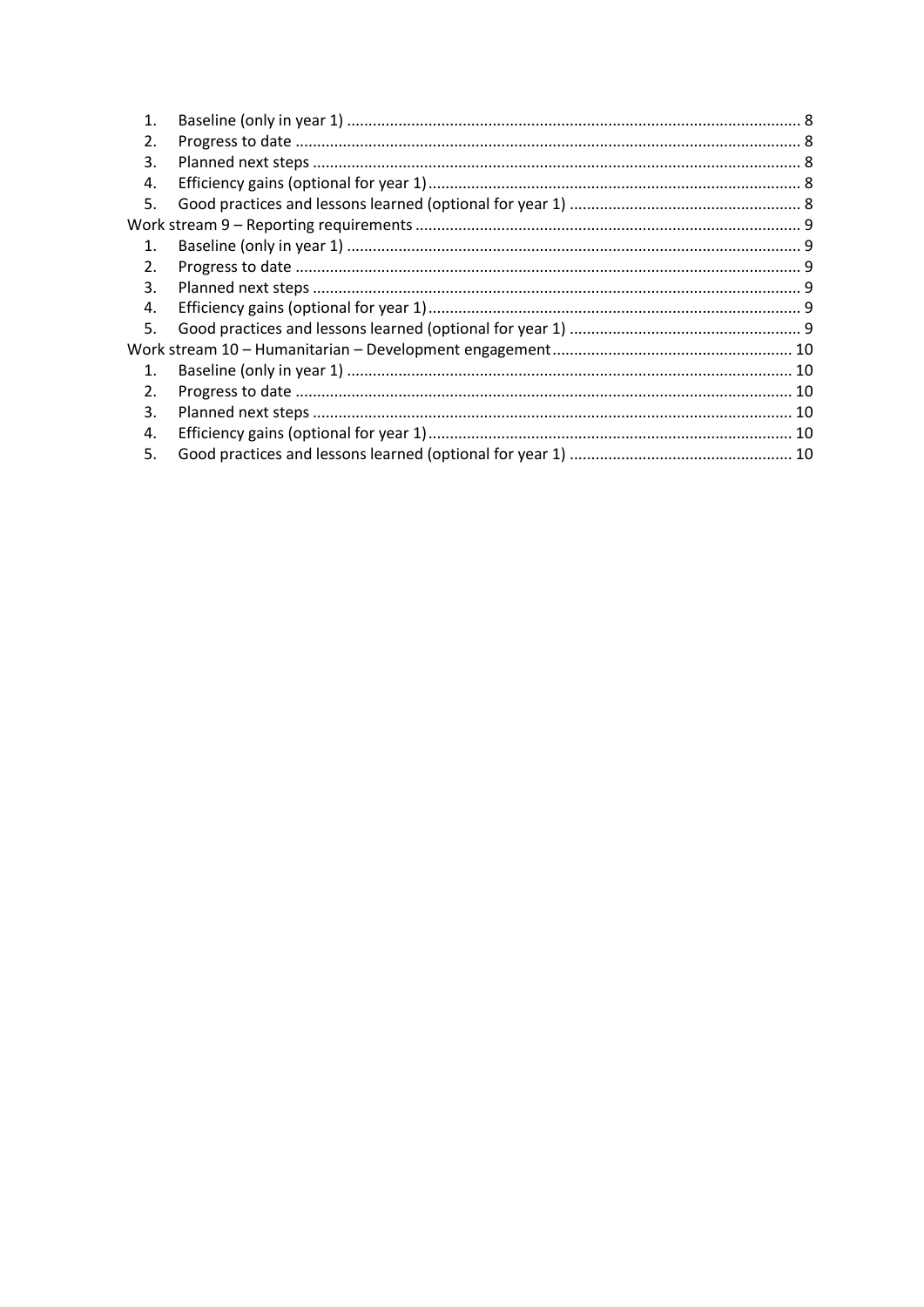# <span id="page-2-1"></span><span id="page-2-0"></span>**Work stream 1 - Transparency**

#### **1. Baseline (only in year 1)**

Where did your organisation stand on the work stream and its commitments when the Grand Bargain was signed?

At the time of signing the Grand Bargain a new internal database was being developed, with the aim of:

- stepping up the comprehensiveness, accuracy and the level of detail of our data;
- better monitoring the results achieved ;
- automatically generating IATI activity-files, which would in turn allow us to publish up to date data at any frequency requested for.

#### <span id="page-2-2"></span>**2. Progress to date**

Which concrete actions have you taken (both internally and in cooperation with other signatories) to implement the commitments of the work stream?

Currently:

- a new internal database has been implemented, overall comprehensiveness and level of detail will now gradually increase over time, as new projects and programs are set up;
- a module to create automatically IATI-data-sets is almost ready to be implemented;
- the development of a comprehensive data portal has started, which will allow to browse through projects/programs details and documents

#### <span id="page-2-3"></span>**3. Planned next steps**

What are the specific next steps which you plan to undertake to implement the commitments (with a focus on the next 2 years)?

Following undertakings are planned as next steps:

- publish our data more frequently, especially regarding humanitarian financing;
- step up our data-quality and scope.

#### <span id="page-2-4"></span>**4. Efficiency gains (optional for year 1)**

Please indicate, qualitatively, efficiency gains associated with implementation of GB commitments and how they have benefitted your organisation and beneficiaries.

#### <span id="page-2-5"></span>**5. Good practices and lessons learned (optional for year 1)**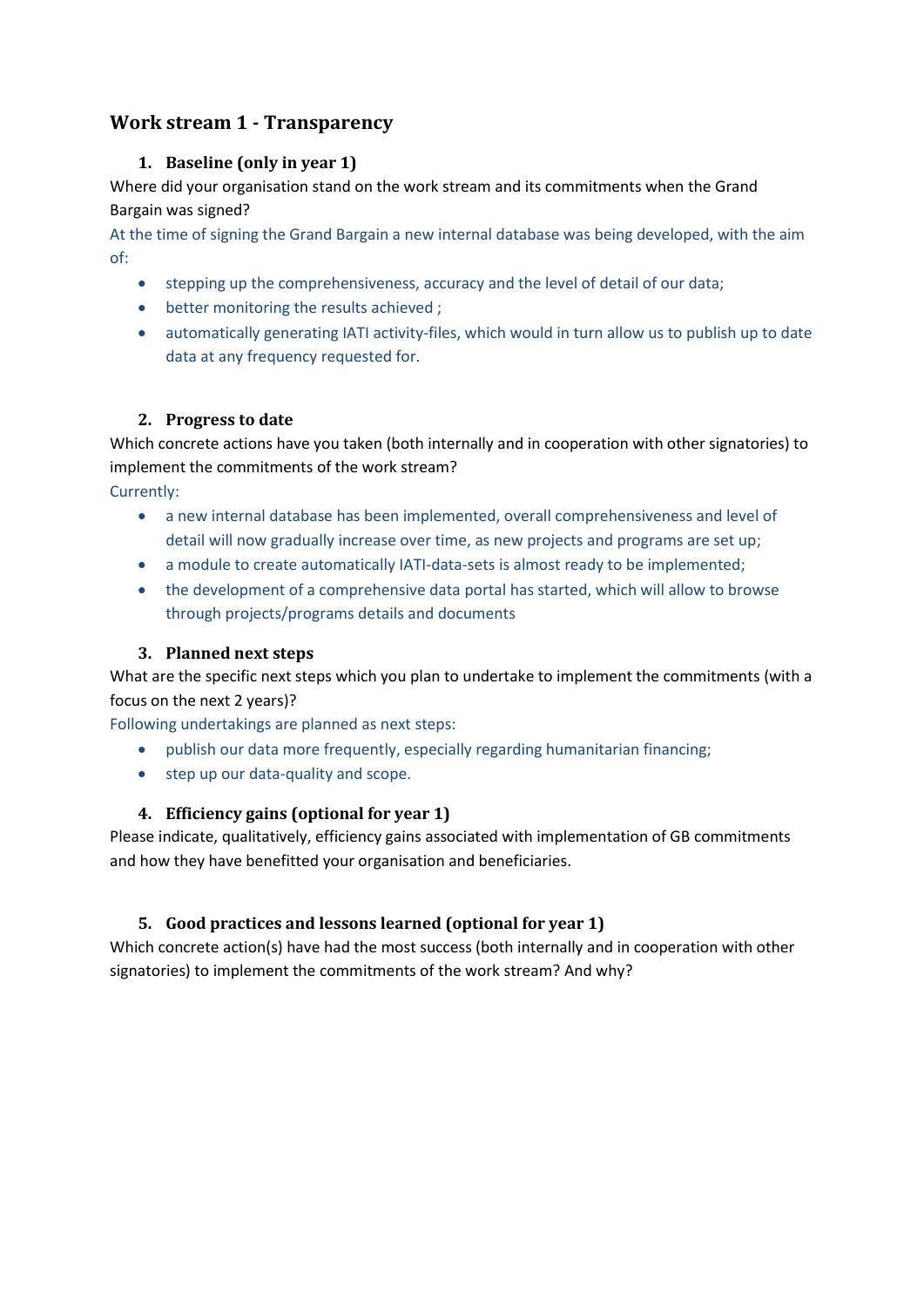## <span id="page-3-1"></span><span id="page-3-0"></span>**Work stream 2 - Localization**

#### **1. Baseline (only in year 1)**

Where did your organisation stand on the work stream and its commitments when the Grand Bargain was signed?

Direct financing of local organisations under the current legal framework (i.e. the Law on Development Cooperation of 2013 and the Royal Decree on Humanitarian Aid of 2014) is not possible. However Belgium has recognised the need of shortening the distance between donor and ultimate beneficiary, while safeguarding accountability measures and requirements. It has therefore gradually increased its budget for flexible funds (global funds and country based pooled funds) and changed within this budget the distribution between global funds and country based pooled funds in favour of the last. In 2016, 35% of total funding was allocated to flexible funds, of which 55% was attributed to CBPF. Furthermore 10% of total funding was allocated to Belgian NGO's which engage local actors for service delivery. All local funding combined shows a figure of 8% of our humanitarian funding going to local organisations.

#### <span id="page-3-2"></span>**2. Progress to date**

Which concrete actions have you taken (both internally and in cooperation with other signatories) to implement the commitments of the work stream?

In his policy brief for 2017, the Minister for Development Cooperation announced a target of 25% for local funding to be reached by 2020. The target agreed upon in the Grand Bargain has therefore been reconfirmed by the Minister in his outlook for 2017 and beyond.

Furthermore a modification to the Royal Decree for Humanitarian Aid is currently proposed to allow for contributions to flexible funds managed by international NGO's. Under our current legal framework, only international humanitarian organisations which are members of IASC are eligible for funding from our flexible funds budget line.

#### <span id="page-3-3"></span>**3. Planned next steps**

What are the specific next steps which you plan to undertake to implement the commitments (with a focus on the next 2 years)?

As soon as the Royal Decree on Humanitarian Aid is modified, Belgium will consider a contribution in 2017 to the humanitarian fund managed by the Start Network. Belgium is particularly interested in a contribution to the newly created local window of this initiative managed by and to the benefit of local organisations.

#### <span id="page-3-4"></span>**4. Efficiency gains (optional for year 1)**

Please indicate, qualitatively, efficiency gains associated with implementation of GB commitments and how they have benefitted your organisation and beneficiaries.

#### <span id="page-3-5"></span>**5. Good practices and lessons learned (optional for year 1)**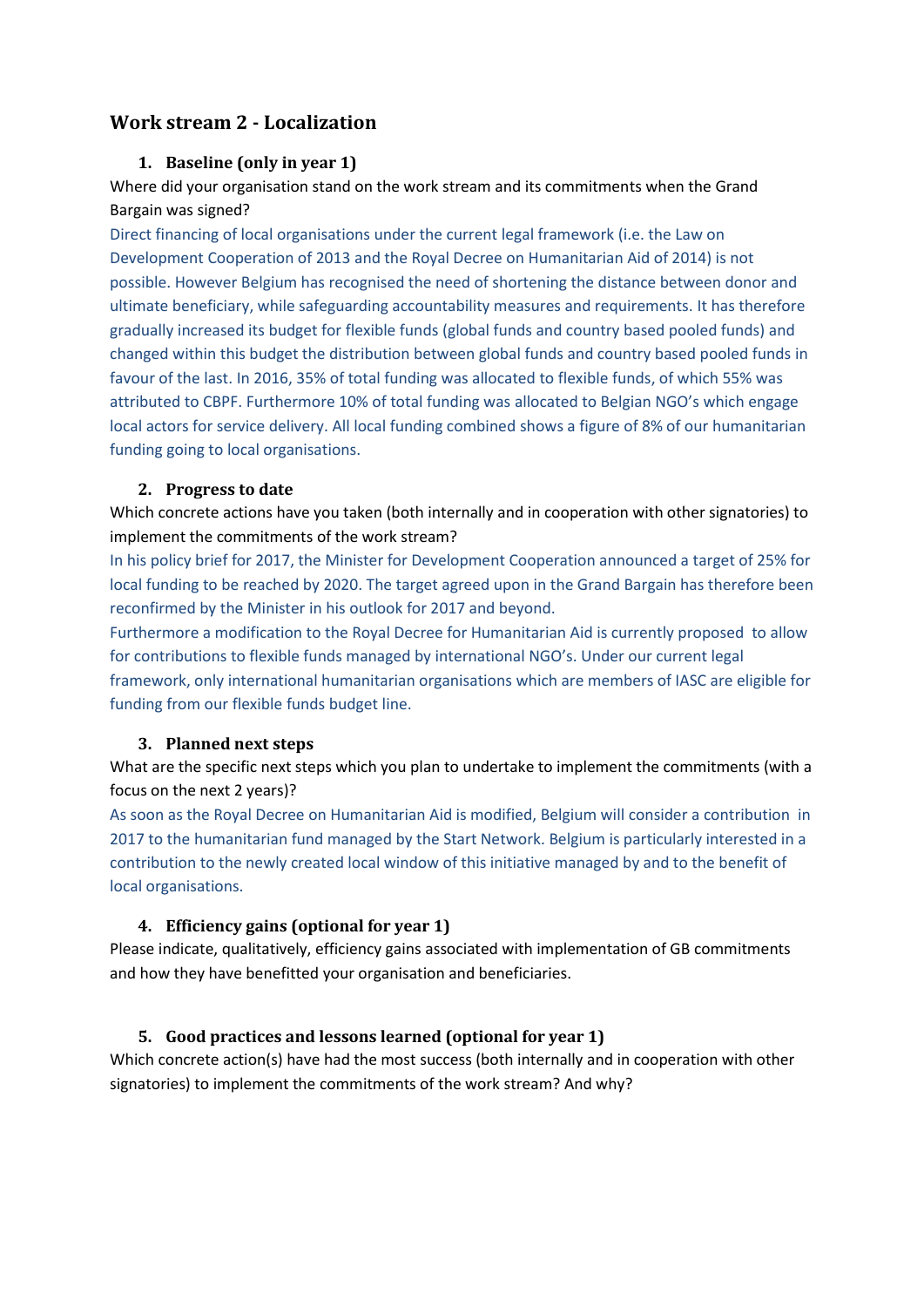# <span id="page-4-1"></span><span id="page-4-0"></span>**Work stream 3 - Cash**

#### **1. Baseline (only in year 1)**

Where did your organisation stand on the work stream and its commitments when the Grand Bargain was signed?

Cash distributions were already possible for Belgium before the signing of the Grand Bargain. However they were conditional and tied to livelihoods items.

#### <span id="page-4-2"></span>**2. Progress to date**

Which concrete actions have you taken (both internally and in cooperation with other signatories) to implement the commitments of the work stream?

There is currently a modification proposed to the Royal Decree on Humanitarian Aid to cancel the cash conditionality. The donors and international organisations could not agree upon a target for cash based assistance during the Grand Bargain negotiations. However, the Minister of Development Cooperation announced in his policy brief for 2017 that 30% of all project and programme support on the Belgian humanitarian budget should be cash based by the year 2020. In 2016, already 15% of all humanitarian project and programme support was cash based. The Minister has invited all Belgian humanitarian NGO's at the end of 2016 to explain how the Belgian government intends to follow-up to the WHS and the Grand Bargain, including to the cash commitment.

#### <span id="page-4-3"></span>**3. Planned next steps**

What are the specific next steps which you plan to undertake to implement the commitments (with a focus on the next 2 years)?

Drafting of an internal guidance note on Cash Transfer Programming in order to increase in-house understanding and support of cash-based assistance at all levels.

#### <span id="page-4-4"></span>**4. Efficiency gains (optional for year 1)**

Please indicate, qualitatively, efficiency gains associated with implementation of GB commitments and how they have benefitted your organisation and beneficiaries.

#### <span id="page-4-5"></span>**5. Good practices and lessons learned (optional for year 1)**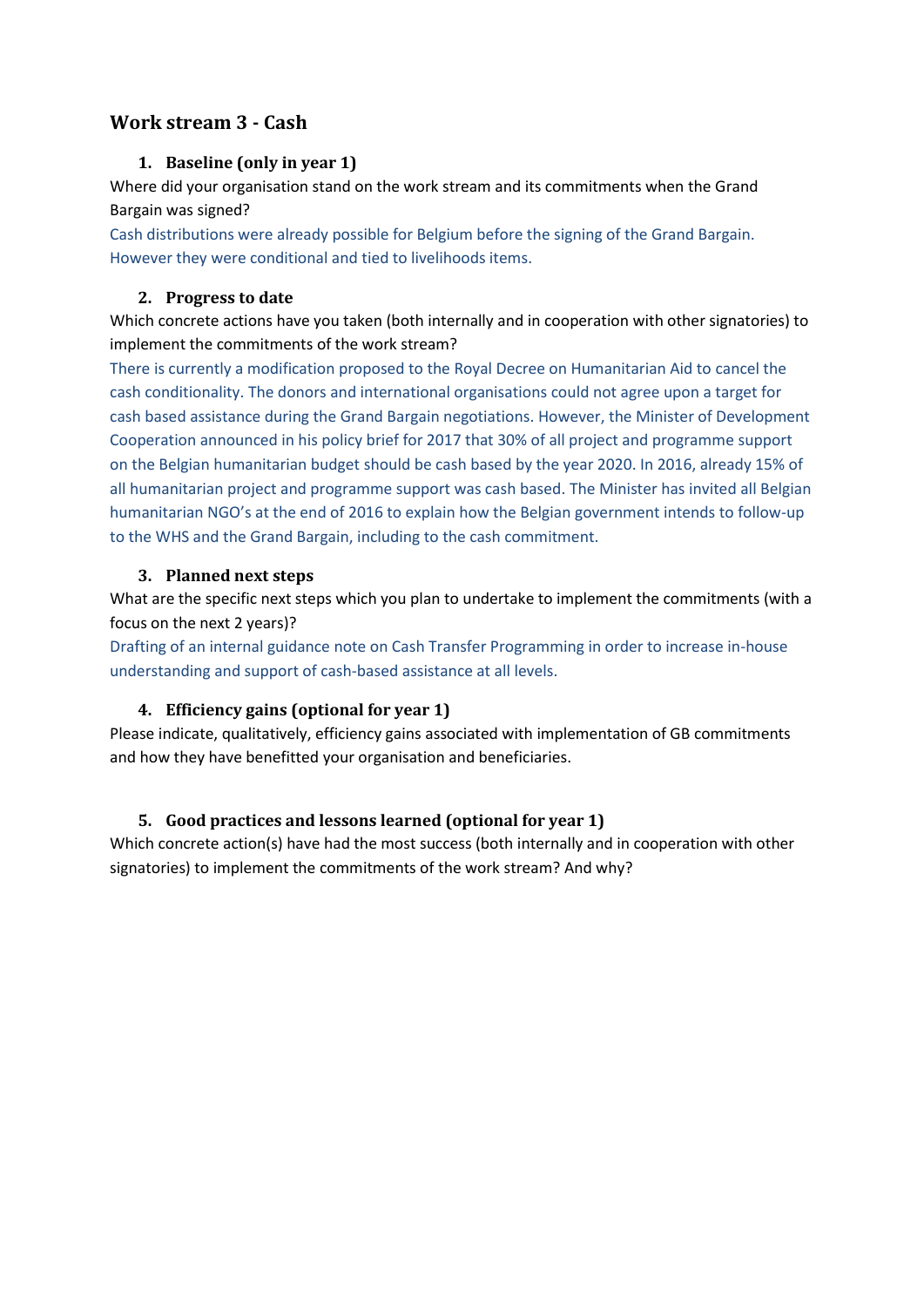# <span id="page-5-1"></span><span id="page-5-0"></span>**Work stream 4 – Management costs Work stream 5 – Needs Assessment Work stream 6 – Participation Revolution**

Belgium has not made any particular progress on work streams 4, 5 and 6. Belgium choose to focus first on the other work streams since:

- <span id="page-5-2"></span>- progress on these work streams is doable and within reach of our capabilities;
- and progress on 4, 5 and 6 is more depending on the implementation of the commitments by the international aid organisations and less on the implementation by the donors.

However, Belgium has always put the Grand Bargain and the implementation of the 10 commitments on the agenda of its bilateral discussions with the international aid organisations in 2016, with the mutual understanding that each party should focus on what it can do best and can realistically achieve.

Belgium held bilateral meetings with UNFPA, UNICEF, UNDP, UNRWA, WFP, FAO and ICRC in 2016. The Grand Bargain was on the table of all these meetings. Belgium strongly believes that implementation of the 10 commitments is partly depending on the repetition of commitments by all whenever and wherever possible.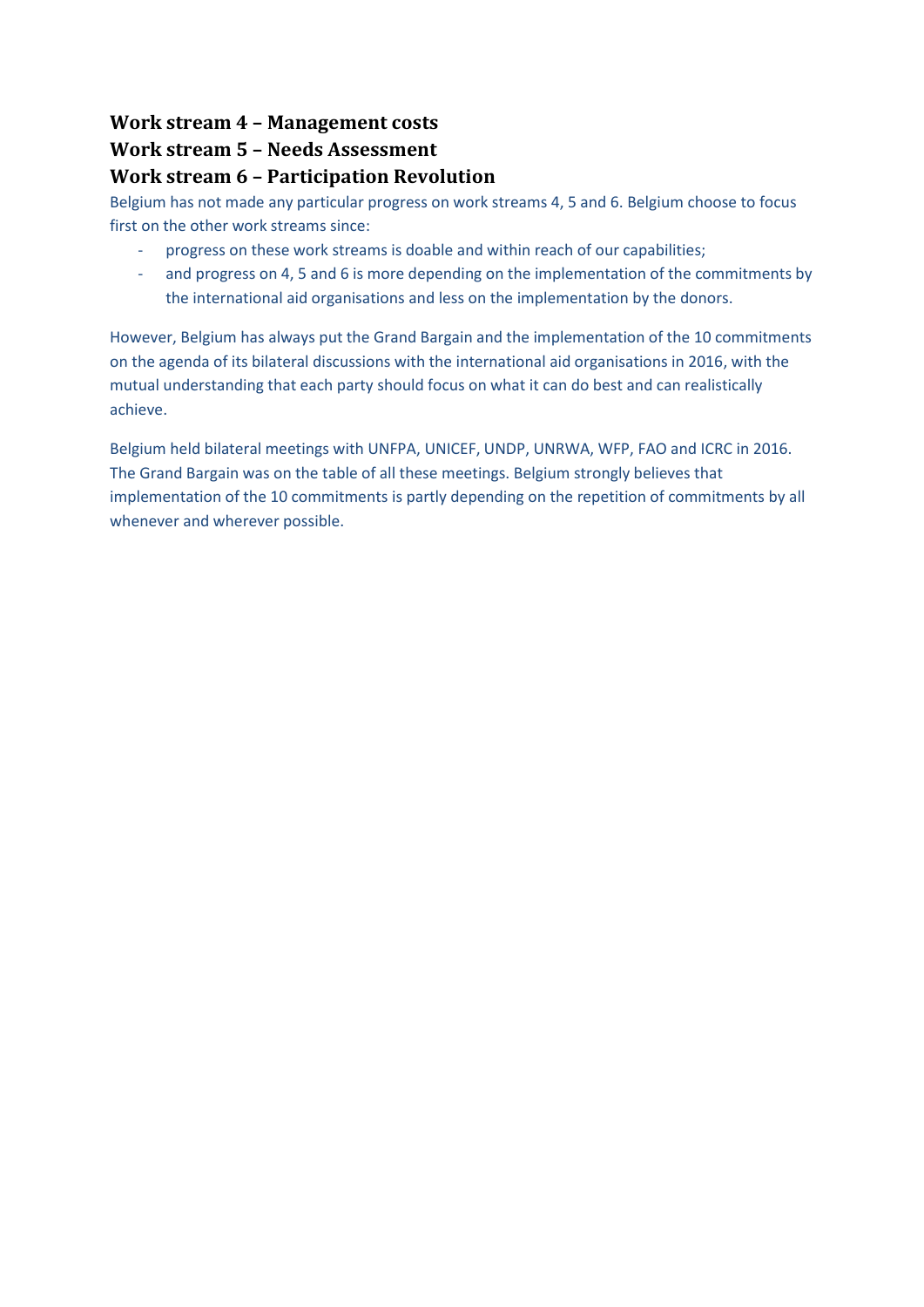# <span id="page-6-1"></span><span id="page-6-0"></span>**Work stream 7 - Multi-year planning and funding**

### **1. Baseline (only in year 1)**

Where did your organisation stand on the work stream and its commitments when the Grand Bargain was signed?

Belgium had at the time of the signing of the Grand Bargain four budgetary instruments available for humanitarian financing:

- Projects (with annual agreements)
- Programmes (with multi-annual agreements covering up to 2 ½ years)
- Core funding (with multi-annual agreements covering 3 years )
- Flexible funding (with multi-annual agreements covering 2 years)

Thus, multi-year financing was already embedded in the Belgian humanitarian mode of operation before the start of the World Humanitarian Summit.

### <span id="page-6-2"></span>**2. Progress to date**

Which concrete actions have you taken (both internally and in cooperation with other signatories) to implement the commitments of the work stream?

In order to better respond to the humanitarian/development nexus, Belgium has decided to extend the implementation period for programmes up to 5 years. Therefore it has amended its law on development cooperation on the  $16<sup>th</sup>$  of June.

Also, Belgium confirmed its decision on the World Humanitarian Summit to launch the first Humanitarian Impact Bond with ICRC on the construction of 3 to 5 physical rehabilitation centres in different settings confronted with protracted crises. This is the first innovative programme on the humanitarian budget covering a five year period. Additional advantages of this new financing method are the possibility of adding non-traditional donors to the humanitarian community, the "payment by results" orientation of the scheme and the built-in risk transfer element from the public to the private sector.

#### <span id="page-6-3"></span>**3. Planned next steps**

What are the specific next steps which you plan to undertake to implement the commitments (with a focus on the next 2 years)?

<span id="page-6-4"></span>Belgium aims at concluding the Humanitarian Impact Bond (HIB) by the beginning of April 2017.

## **4. Efficiency gains (optional for year 1)**

Please indicate, qualitatively, efficiency gains associated with implementation of GB commitments and how they have benefitted your organisation and beneficiaries.

## <span id="page-6-5"></span>**5. Good practices and lessons learned (optional for year 1)**

Which concrete action(s) have had the most success (both internally and in cooperation with other signatories) to implement the commitments of the work stream? And why?

We consider our legal framework for humanitarian aid to be a good practice. For this commitment it clearly defines the instruments we have at our disposal and the modalities attached to it.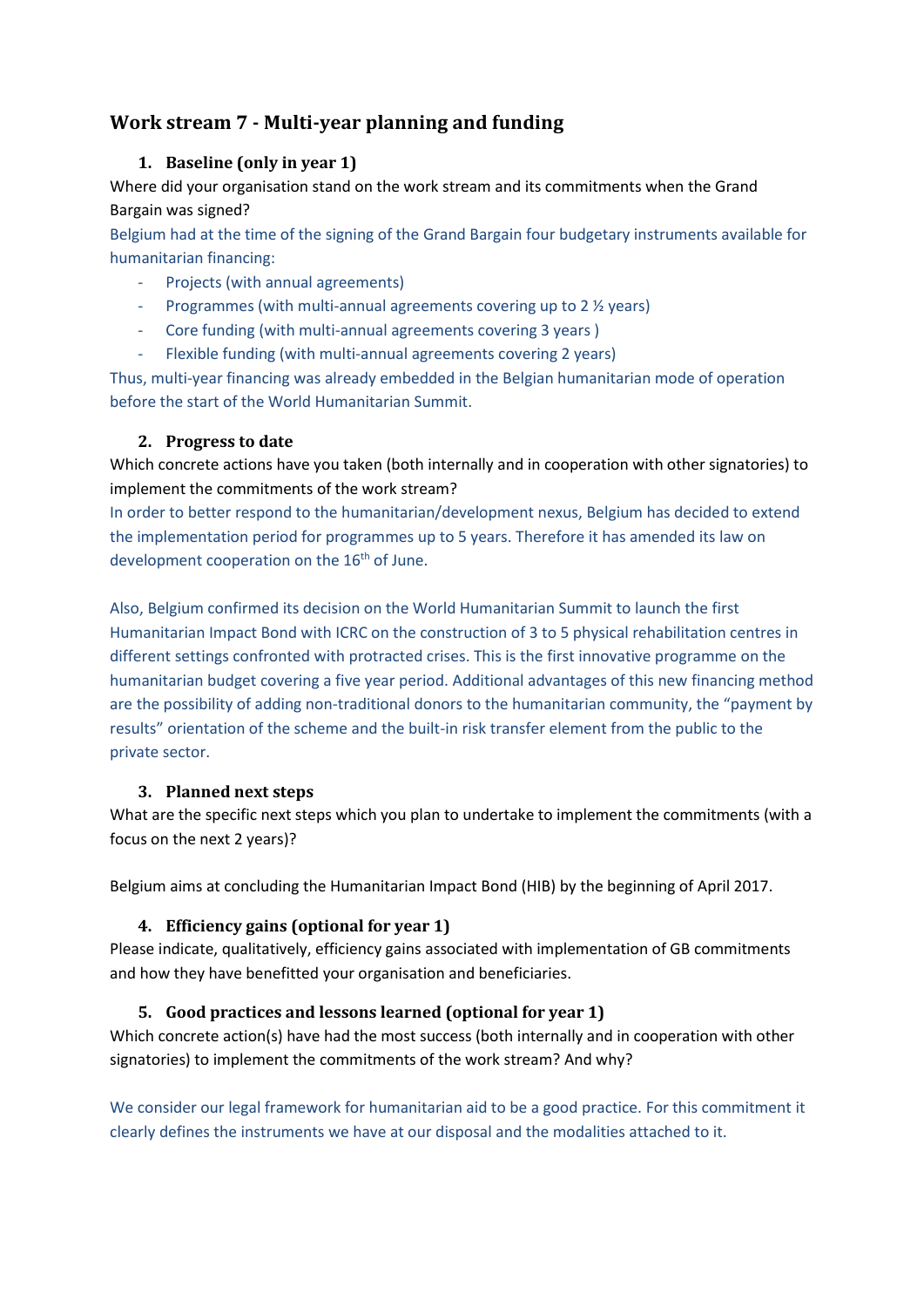# <span id="page-7-1"></span><span id="page-7-0"></span>**Work stream 8 - Earmarking/flexibility**

### **1. Baseline (only in year 1)**

Where did your organisation stand on the work stream and its commitments when the Grand Bargain was signed?

Budget execution in 2016 was as follows:

| <b>Payments budget</b> | <b>Budget 2016</b> | <b>Execution 2016</b> | <b>Execution rate</b> |
|------------------------|--------------------|-----------------------|-----------------------|
| Programmes             | 46.800.000         | 46.579.494            | 99,53%                |
| Core funding           | 20.000.000         | 20,000,000            | 100,00%               |
| Flexible funds         | 61.500.000         | 61.500.000            | 100,00%               |
| Projects               | 49.099.000         | 49.060.637            | 99,92%                |
| Total                  | 177.399.000        | 177.140.131           | 99,85%                |

Belgium considers "core funding" and "funding for flexible funds" to be non-earmarked or very loosely earmarked. The rate for this kind of spending stands in 2016 at 46% of total spending. Therefore, Belgium already today exceeds the target of 30% to be reached by 2020, set during the Grand Bargain.

#### <span id="page-7-2"></span>**2. Progress to date**

Which concrete actions have you taken (both internally and in cooperation with other signatories) to implement the commitments of the work stream?

In his policy statement for 2017 the Minister for Development Cooperation has set a target of 60% of the total budget to be spent non-earmarked or softly earmarked by 2020. Thus, Belgium has doubled the initial target set during the Grand Bargain.

#### <span id="page-7-3"></span>**3. Planned next steps**

What are the specific next steps which you plan to undertake to implement the commitments (with a focus on the next 2 years)?

<span id="page-7-4"></span>The expected target for 2017 currently stand at 56%.

#### **4. Efficiency gains (optional for year 1)**

Please indicate, qualitatively, efficiency gains associated with implementation of GB commitments and how they have benefitted your organisation and beneficiaries.

#### <span id="page-7-5"></span>**5. Good practices and lessons learned (optional for year 1)**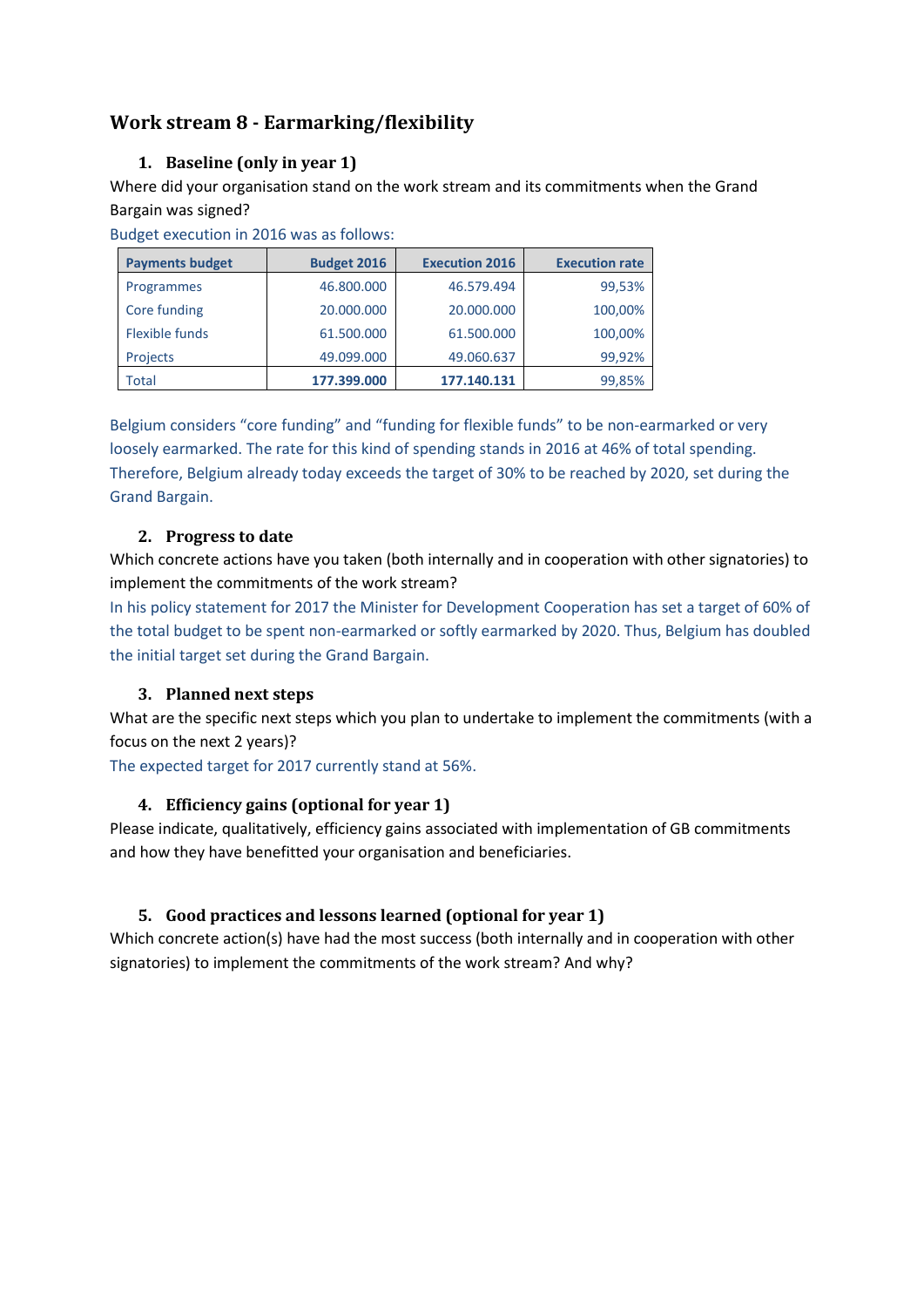# <span id="page-8-1"></span><span id="page-8-0"></span>**Work stream 9 – Reporting requirements**

#### **1. Baseline (only in year 1)**

Where did your organisation stand on the work stream and its commitments when the Grand Bargain was signed?

At the start of the World Humanitarian Summit Belgium had two different sets of reporting requirements:

- the reporting requirement for International Humanitarian Organisations were already fully aligned to the requirements agreed upon in the boards of the respective organisations;
- the reporting requirements for NGO's were partly aligned to the requirements imposed by DG ECHO upon their recognised actors (i.e. the "single form" which is a standardised template to be used for the proposal, the midterm and the final reporting). However, Belgium also required a separate administrative file to be attached to each financing proposal. This administrative file consisted of 1) the most recent strategy of the NGO, 2) the most recent work plan, 3) proof of being a signatory to the Red Cross/Red Crescent Code of Conduct, 4) proof of ECHO recognition or HAP accreditation, 5) proof of a similar past project or programme in the same region with 6) a positive evaluation).

#### <span id="page-8-2"></span>**2. Progress to date**

Which concrete actions have you taken (both internally and in cooperation with other signatories) to implement the commitments of the work stream?

There is currently a modification proposed to the Royal Decree on Humanitarian Aid to simplify the reporting requirements for the NGO's. This modification is to be enacted anytime soon. The aim is to lighten the administrative burden for the NGO's. The administrative file is now required once a year and can now be uploaded electronically to the extranet of the Ministry.

#### <span id="page-8-3"></span>**3. Planned next steps**

What are the specific next steps which you plan to undertake to implement the commitments (with a focus on the next 2 years)?

<span id="page-8-4"></span>There are no further steps envisaged at this time to simplify the reporting requirements.

#### **4. Efficiency gains (optional for year 1)**

Please indicate, qualitatively, efficiency gains associated with implementation of GB commitments and how they have benefitted your organisation and beneficiaries.

#### <span id="page-8-5"></span>**5. Good practices and lessons learned (optional for year 1)**